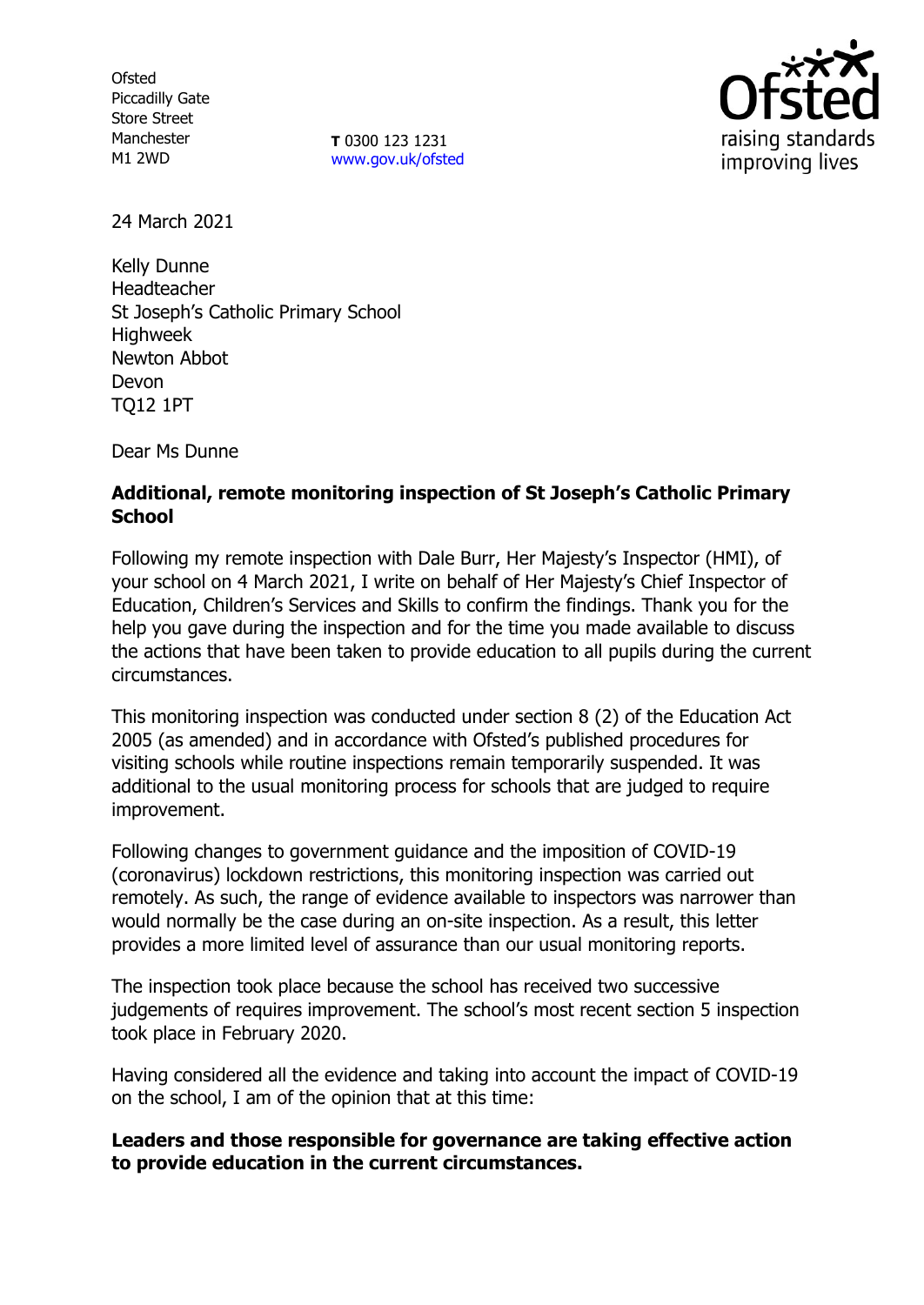

Leaders and those responsible for governance should take further action to:

 $\blacksquare$  rigorously ensure that the headteacher implements curriculum plans which enable pupils to gain the knowledge they require for the next stage of their education.

#### **Context**

- Since the last inspection in February 2020, there have been several changes to the leadership of mathematics. A substantive member of staff returned from extended absence in June 2020. Three governors have left, and two governors joined in September 2020.
- Across the autumn term 2020, approximately 40% of pupils had to be educated remotely. Years 1 and 2 were more affected than other year groups.
- At the time of this inspection, 35% of pupils were being educated on site. Approximately 50% of vulnerable pupils and 40% of pupils with an education, health and care plan were attending on site.

### **Main findings**

- Immediately after the last inspection, you set out your plans to tackle the areas identified for improvement. Shortly after this, COVID-19 restrictions came into place. Despite this, your commitment to drive whole-school improvement did not falter. Your actions to provide staff with substantial training to develop their subject knowledge in English and mathematics is already paying dividends.
- When pupils returned to school in September 2020, you identified that many had gaps in their knowledge and understanding. Swiftly, staff readjusted teaching plans to resolve any missed learning. By December 2020, such actions helped many pupils to improve their writing, and remember their number facts, with greater accuracy than before. Alongside this, you were quick in upskilling staff and pupils in using new digital technologies to strengthen the school's remote education offer.
- Since January 2021, vulnerable pupils and the children of key workers, who are learning in school, follow the same curriculum content as pupils who are learning at home. Teachers are checking pupils' understanding of important knowledge and this is helping teachers to plan sequences of lessons with more precision. Pupils who are identified for additional support in reading, writing and mathematics have continued to receive extra teaching sessions in school. This is not yet the case for some pupils who are learning at home.
- You are making headway in upgrading the whole-school approach to teaching reading. Many pupils are benefiting from a more challenging reading curriculum. It is helping them gain a greater understanding of what they read.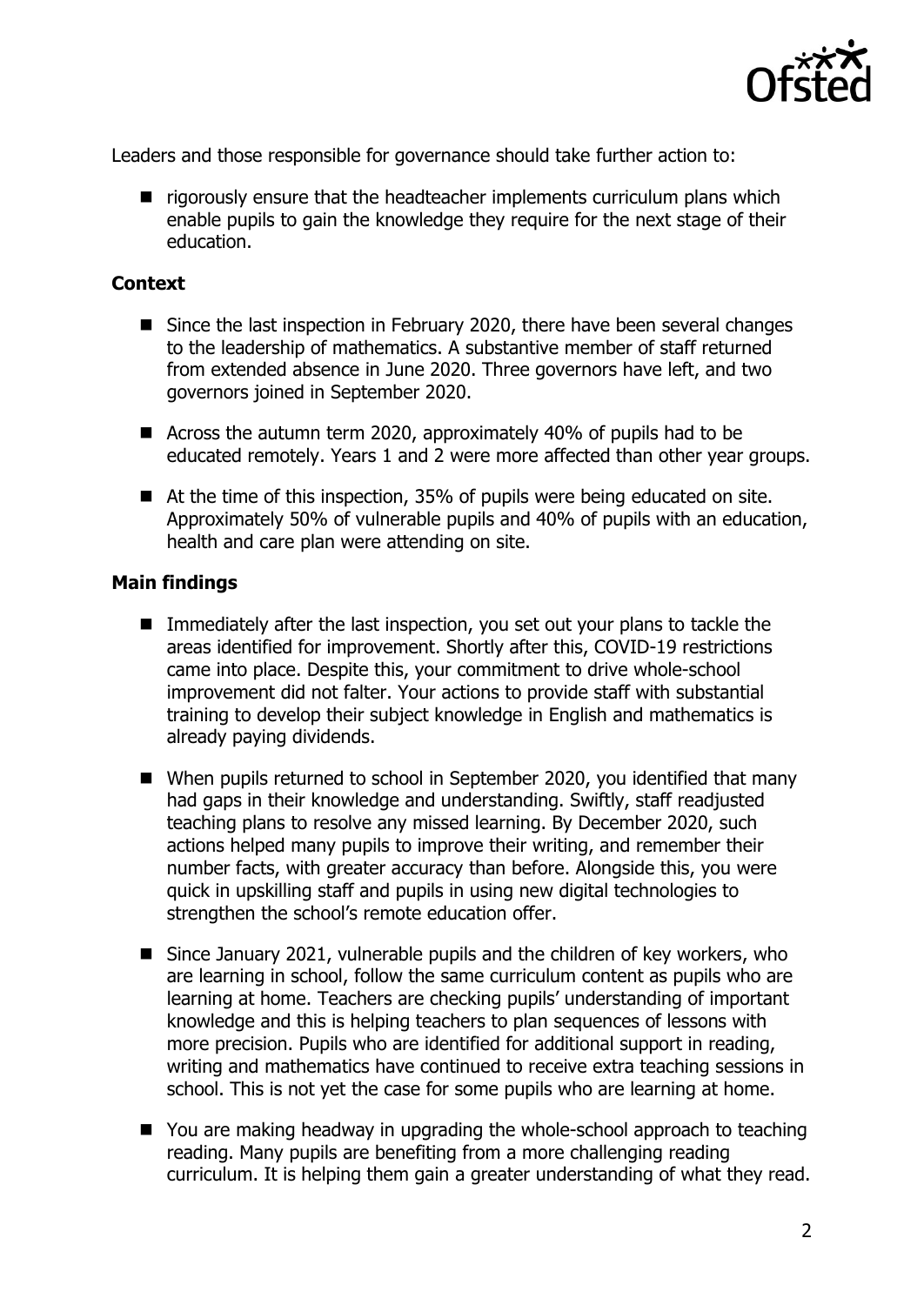

All staff are receiving ongoing phonics training. Week-on-week, staff are gaining more confidence in teaching this new and consistent approach. Increasingly, they make precise checks to find out whether pupils are mastering the sounds that letters make. Pupils have increased opportunities to practise and apply their reading each day. As such, many pupils are learning more and reading with greater accuracy.

- In addition to phonics teaching, the early years leader and her staff are implementing a well-thought-out approach to develop children's speaking skills, role-play, and love of stories. As such, more children are speaking in full and extended sentences than before.
- Beyond English and mathematics, all other subject leaders are receiving the comprehensive training they need to understand their roles and responsibilities in full. Importantly, subject leaders have revamped curriculum plans so they set out the essential knowledge that pupils need to know and by when they need to know it. However, leaders' actions to implement these new plans are in their infancy.
- The special educational needs coordinator is in regular contact with pupils with special educational needs and/or disabilities (SEND) and their families. She ensures that pupils' pastoral and academic needs are identified accurately. As headteacher, you make sure that teachers provide pupils with the additional resources they need to learn successfully whether they are at school or at home.
- The multi-academy trust has stringent systems to check the remote education the school provides. The local governing body asks precise questions about pupils' attendance and gains assurances about safeguarding practices in school. However, it is not yet holding leaders to account sufficiently when it comes to implementing the school's curriculum plans. Governors are not challenging leaders firmly about how well pupils, including those with SEND, are being prepared for their next stage of education.
- The trust has brokered much external subject support. Leaders and teachers are receiving a wide-ranging package of reading, writing and mathematics training from external providers. The trust is bolstering subject leadership by pairing new subject leaders with experienced subject leaders from another school. This work is already strengthening subject leaders' knowledge and skills markedly.

## **Evidence**

This inspection was conducted remotely. We spoke to you, other staff members, the director of education for Plymouth CAST multi-academy trust, governors and the school's education standards manager to discuss leaders' actions to provide education to all pupils during a national lockdown.